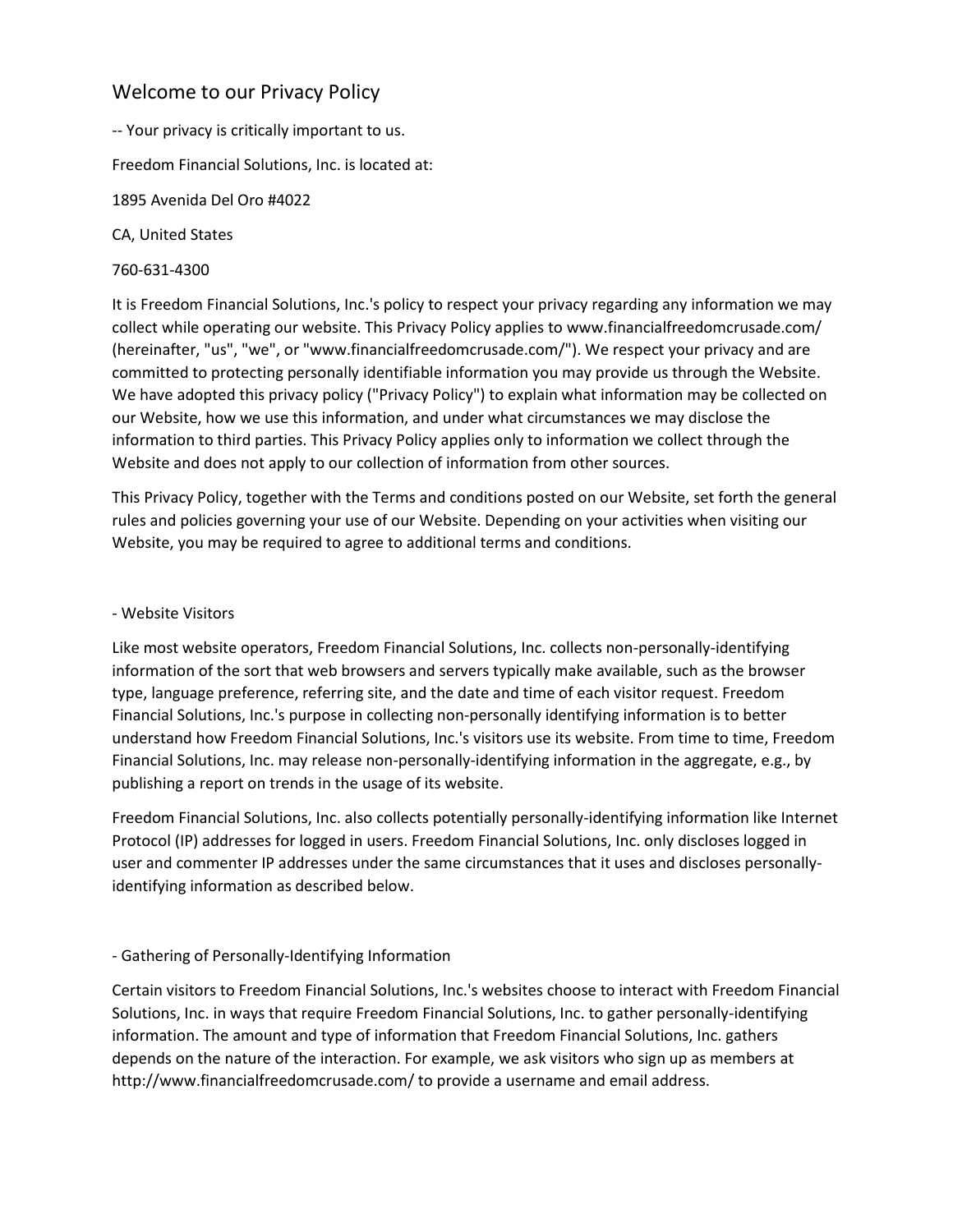#### - Security

The security of your Personal Information is important to us, but remember that no method of transmission over the Internet, or method of electronic storage is 100% secure. While we strive to use commercially acceptable means to protect your Personal Information, we cannot guarantee its absolute security.

#### - Advertisements

Ads appearing on our website may be delivered to users by advertising partners, who may set cookies. These cookies allow the ad server to recognize your computer each time they send you an online advertisement to compile information about you or others who use your computer. This information allows ad networks to, among other things, deliver targeted advertisements that they believe will be of most interest to you. This Privacy Policy covers the use of cookies by Freedom Financial Solutions, Inc. and does not cover the use of cookies by any advertisers

#### - Links To External Sites

Our Service may contain links to external sites that are not operated by us. If you click on a third party link, you will be directed to that third party's site. We strongly advise you to review the Privacy Policy and terms and conditions of every site you visit.

We have no control over, and assume no responsibility for the content, privacy policies or practices of any third party sites, products or services.

# - Aggregated Statistics

Freedom Financial Solutions, Inc. may collect statistics about the behavior of visitors to its website. Freedom Financial Solutions, Inc. does not disclose your personally-identifying information.

#### - Cookies

To enrich and perfect your online experience, Freedom Financial Solutions, Inc. uses "Cookies", similar technologies and services provided by others to display personalized content, appropriate advertising and store your preferences on your computer.

A cookie is a string of information that a website stores on a visitor's computer, and that the visitor's browser provides to the website each time the visitor returns. Freedom Financial Solutions, Inc. uses cookies to help Freedom Financial Solutions, Inc. identify and track visitors, their usage of http://www.financialfreedomcrusade.com/, and their website access preferences. Freedom Financial Solutions, Inc. visitors who do not wish to have cookies placed on their computers should set their browsers to refuse cookies before using Freedom Financial Solutions, Inc.'s websites, with the drawback that certain features of Freedom Financial Solutions, Inc.'s websites may not function properly without the aid of cookies.

By continuing to navigate our website without changing your cookie settings, you hereby acknowledge and agree to Freedom Financial Solutions, Inc.'s use of cookies.

#### Privacy Policy Changes

Although most changes are likely to be minor, Freedom Financial Solutions, Inc. may change its Privacy Policy from time to time, and in Freedom Financial Solutions, Inc.'s sole discretion. Freedom Financial